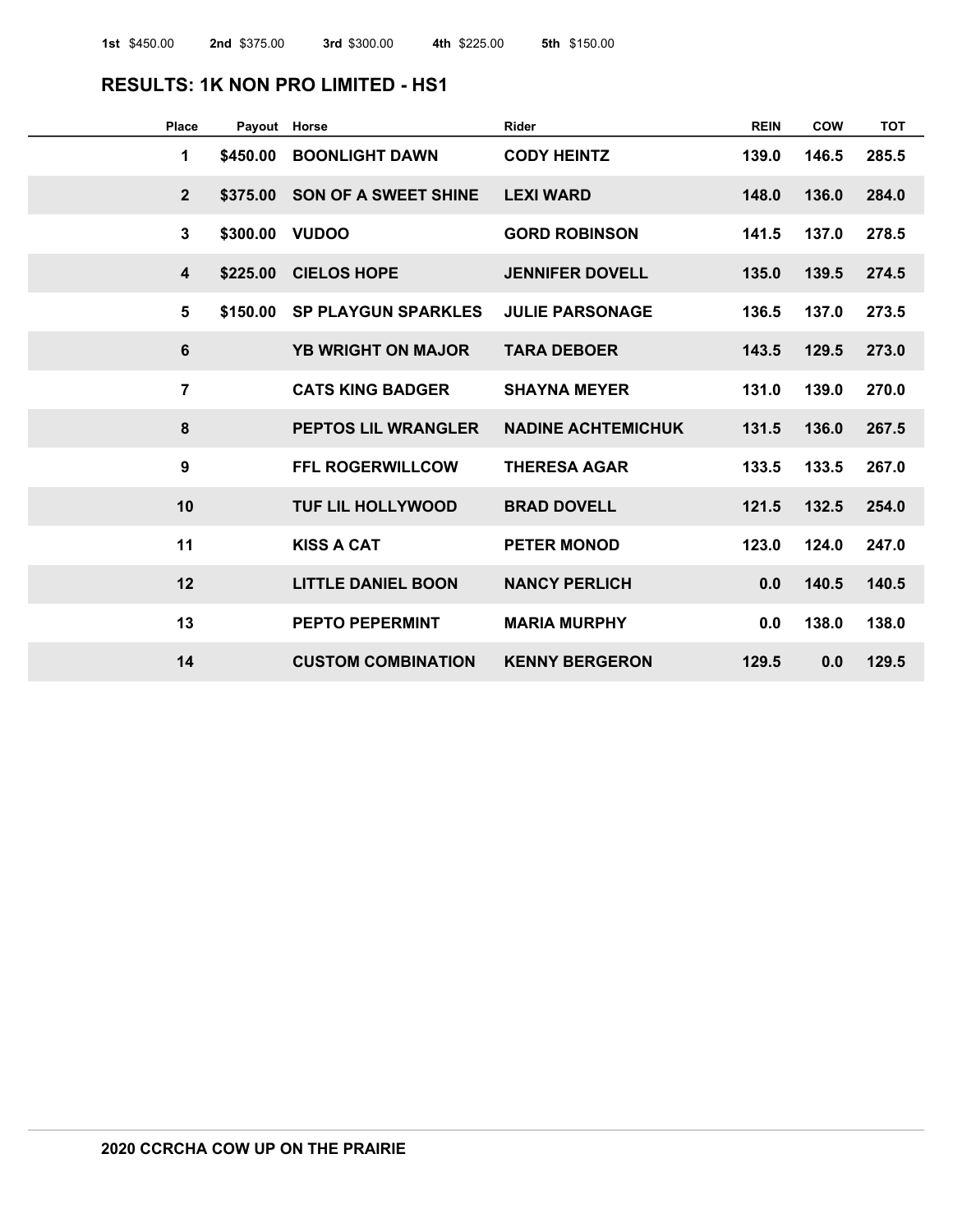#### **RESULTS: 5K NON PRO LIMITED - HS1**

| <b>Place</b>            | Payout Horse |                                          | Rider                  | <b>REIN</b> | COW         | <b>TOT</b> |
|-------------------------|--------------|------------------------------------------|------------------------|-------------|-------------|------------|
| 1                       |              | \$330.00 CATS KING BADGER                | <b>SHAYNA MEYER</b>    | 142.5       | 144.0       | 286.5      |
| $2^{\circ}$             |              | \$275.00 JOHNNY CASH FLO                 | <b>JO-ANN MILLER</b>   | 142.5       | 142.0       | 284.5      |
| 3                       |              | \$220.00 LIGHTNING HITS TWICE            | <b>MEGAN RUSNACK</b>   | 142.5       | 140.0       | 282.5      |
| $\overline{\mathbf{4}}$ |              | \$165.00 CHOCOLATE WONT LENA COREY DAVIS |                        |             | 138.5 141.5 | 280.0      |
| 5                       |              | \$110.00 UNOS BOOM BOOM CHEX JILL HARVIE |                        | 141.5       | 137.0       | 278.5      |
| $6\phantom{1}$          |              | <b>YB WRIGHT ON MAJOR</b>                | <b>TARA DEBOER</b>     | 139.0       | 138.0       | 277.0      |
| $\overline{7}$          |              | <b>CIELOS HOPE</b>                       | <b>JENNIFER DOVELL</b> | 135.0       | 136.5       | 271.5      |
| 8                       |              | <b>CUSTOM COMBINATION</b>                | <b>KENNY BERGERON</b>  |             | 133.5 134.0 | 267.5      |
| 9                       |              | WHIZNCHICNSTARLIGHT                      | <b>BRIANA GOUCHER</b>  | 123.5       | 135.0       | 258.5      |
| 10                      |              | <b>JUST ENOUGH SHINE</b>                 | <b>LISA ALLEN</b>      | 0.0         | 136.5       | 136.5      |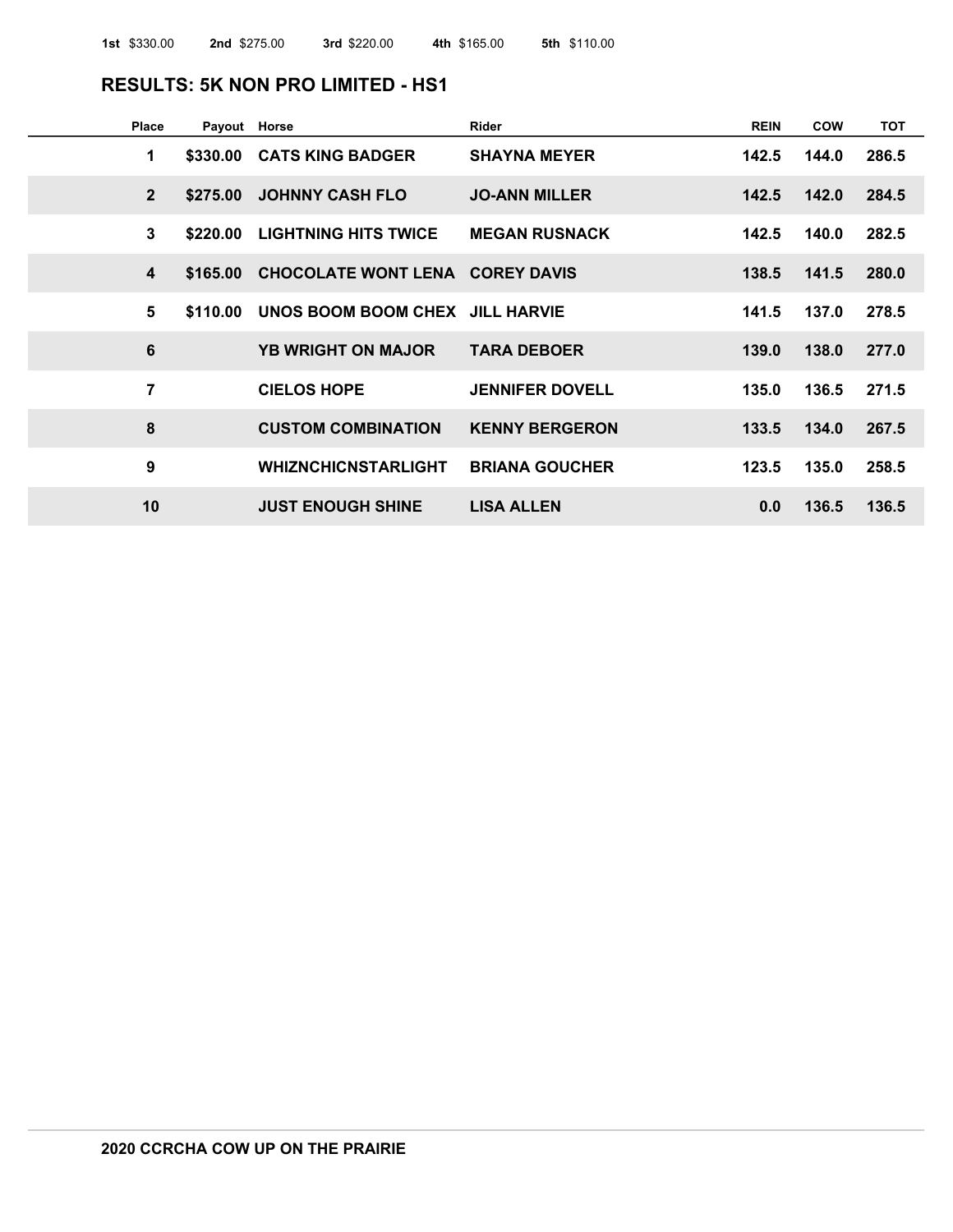### **RESULTS: BEGINNING FENCE WORK - HS1**

| <b>Place</b> | Payout Horse |                                          | Rider | <b>REIN</b> | COW   | тот   |
|--------------|--------------|------------------------------------------|-------|-------------|-------|-------|
|              |              | \$200.00 UNOS BOOM BOOM CHEX JILL HARVIE |       | 141.5       | 120.0 | 261.5 |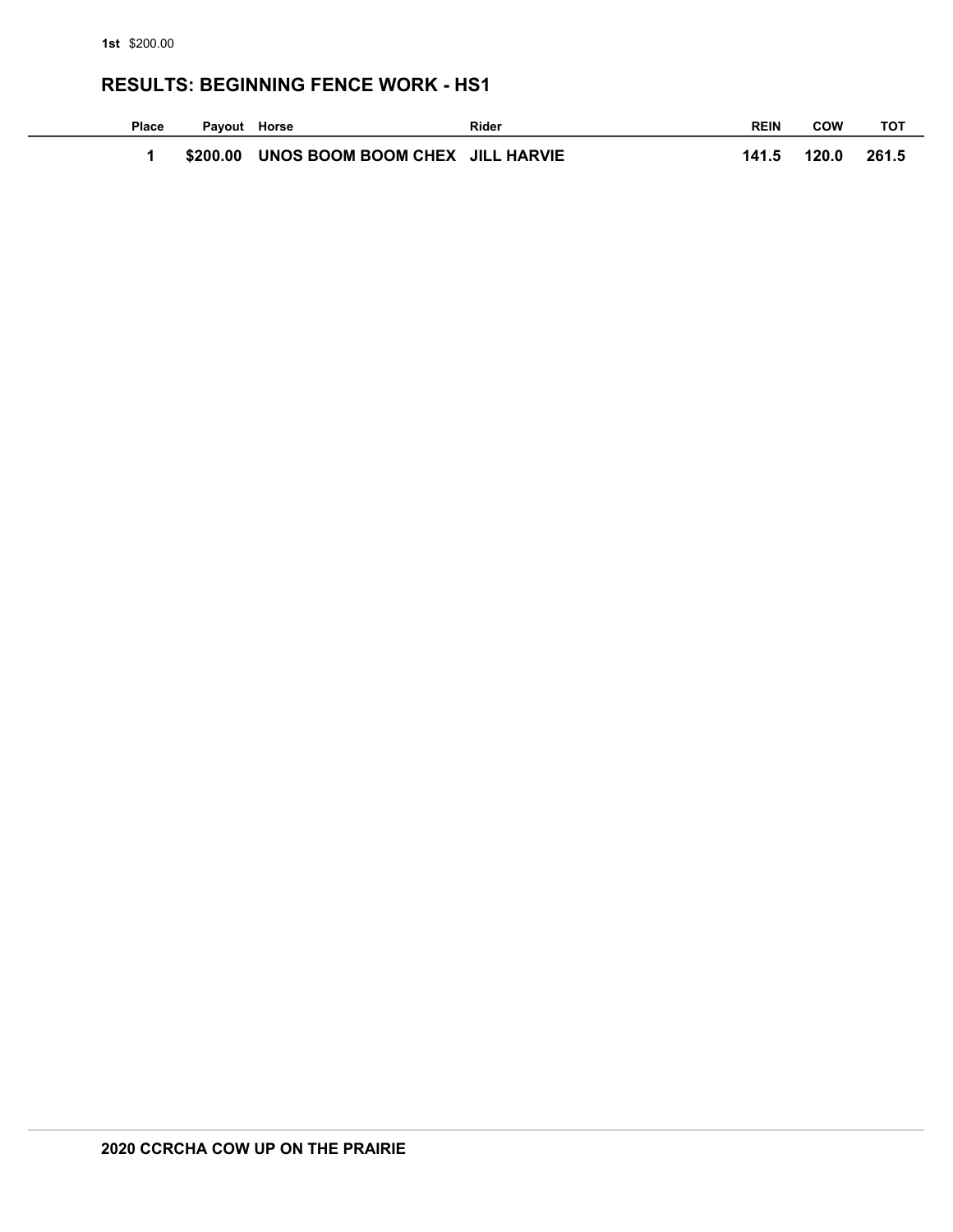#### **RESULTS: INTERMEDIATE NP BRIDLE - HS1**

| Place | Payout Horse |                             | Rider                    | <b>REIN</b> | <b>COW</b> | тот   |
|-------|--------------|-----------------------------|--------------------------|-------------|------------|-------|
| 1     | \$300,00     | <b>CR TUFFS MAGIC TONIC</b> | <b>DOUGLAS MCDANIEL</b>  | 146.0       | 148.0      | 294.0 |
| 2     | \$180,00     | <b>PURE LATIGO</b>          | <b>JONATHAN MORRISON</b> | 142.5       | 147.0      | 289.5 |
| 3     | \$120.00     | <b>COASTING THE STARS</b>   | <b>FARRAH ROBERTS</b>    | 147.5       | 135.0      | 282.5 |
| 4     |              | <b>WRIGHT ON RYDER</b>      | <b>JOCELYN BROCHU</b>    | 142.5       | 137.0      | 279.5 |
| 5     |              | <b>HOT WIRED HICKORY</b>    | <b>DONNA SHAPKA</b>      | 136.5       | 138.0      | 274.5 |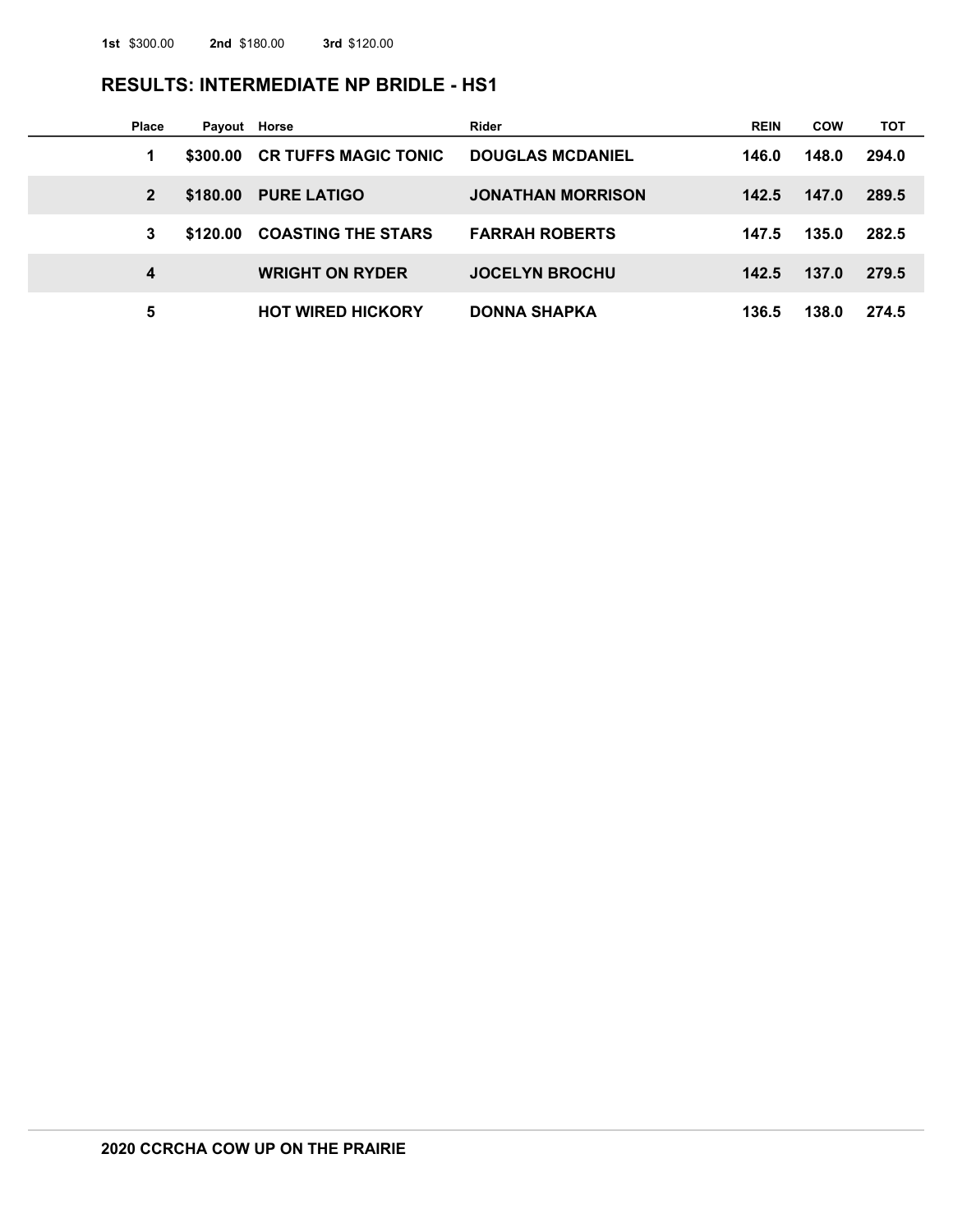$\overline{\phantom{a}}$ 

### **RESULTS: LTD. OPEN BRIDLE - HS1**

| CPL | Horse                      | Rider                 | <b>REIN</b> | <b>COW</b> | тот   |
|-----|----------------------------|-----------------------|-------------|------------|-------|
|     | <b>POWDER RIVERS PRIZE</b> | <b>SHANNON COWLES</b> | 142.0       | 141.0      | 283.0 |
|     | <b>CHICS MADE ME DO IT</b> | <b>MELODY ANDREWS</b> | 141.0       | 132.0      | 273.0 |
|     | <b>SKEETS HICKORY MISS</b> | <b>ANNET RIBLING</b>  | 134.5       | 132.0      | 266.5 |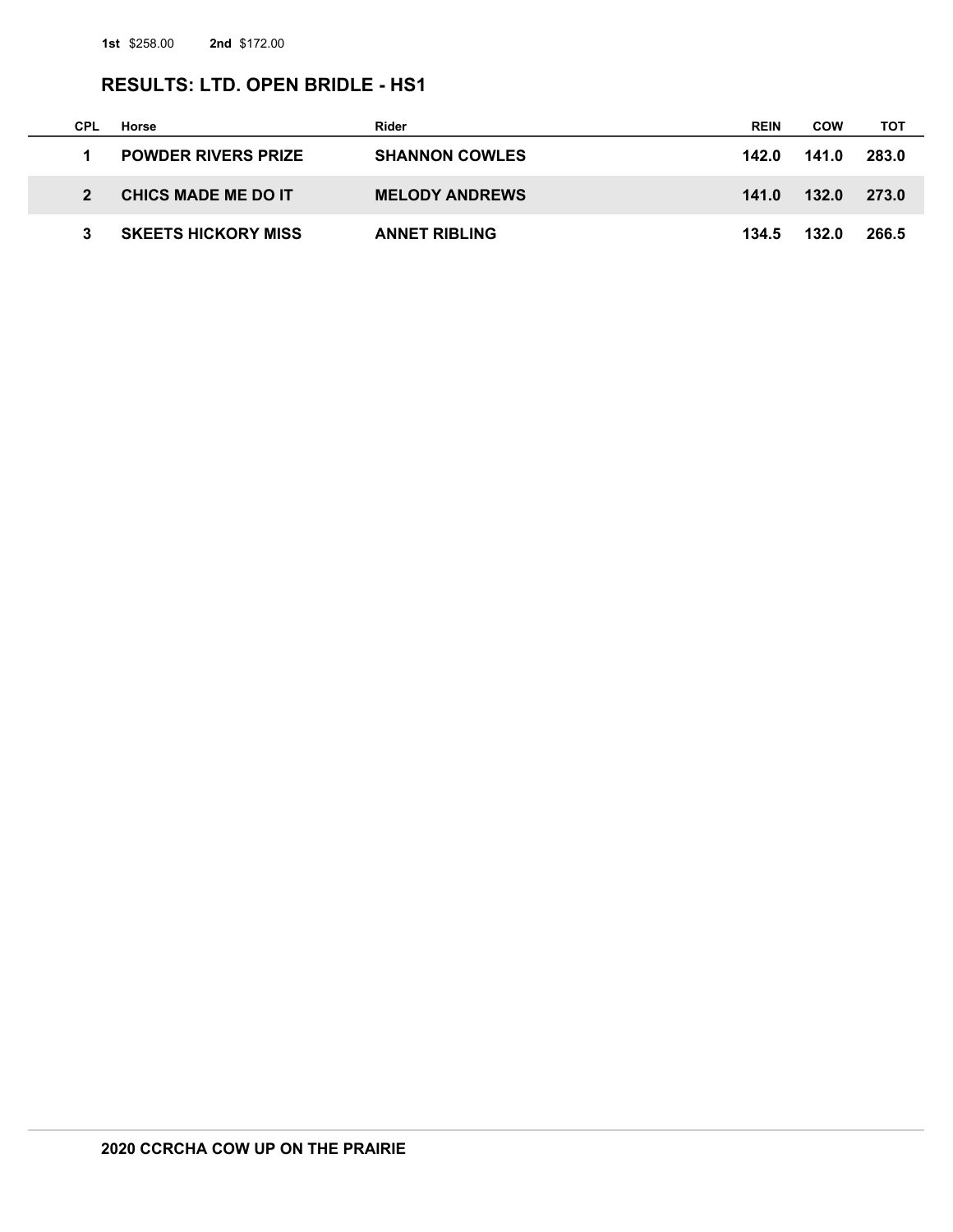### **RESULTS: NON PRO BRIDLE - HS1**

| Place           | Payout Horse |                             | Rider                      | <b>REIN</b> | <b>COW</b> | тот   |
|-----------------|--------------|-----------------------------|----------------------------|-------------|------------|-------|
| 1               | \$580.00     | <b>CR TUFFS MAGIC TONIC</b> | <b>DOUGLAS MCDANIEL</b>    | 146.0       | 148.0      | 294.0 |
| $\overline{2}$  | \$435.00     | <b>SMART LOOKIN NURSE</b>   | <b>BART HOLOWATH</b>       | 149.0       | 144.0      | 293.0 |
| 3               | \$290.00     | <b>REYS STYLISH BELL</b>    | <b>SONYA DISTEFANO</b>     | 144.0       | 147.0      | 291.0 |
| 4               | \$145.00     | <b>PURE LATIGO</b>          | <b>JONATHAN MORRISON</b>   | 142.5       | 147.0      | 289.5 |
| 5               |              | <b>COASTING THE STARS</b>   | <b>FARRAH ROBERTS</b>      | 147.5       | 135.0      | 282.5 |
| $6\phantom{1}6$ |              | <b>MATES IRISH HICKORY</b>  | <b>LORNE BODELL</b>        | 138.0       | 136.5      | 274.5 |
| 7               |              | <b>SLR WON SMART WOLF</b>   | <b>KERI HUDSON-REYKDAL</b> | 139.5       | 129.5      | 269.0 |
| 8               |              | <b>RED HOT JADE</b>         | <b>TERRI HOLOWATH</b>      | 144.5       | 0.0        | 144.5 |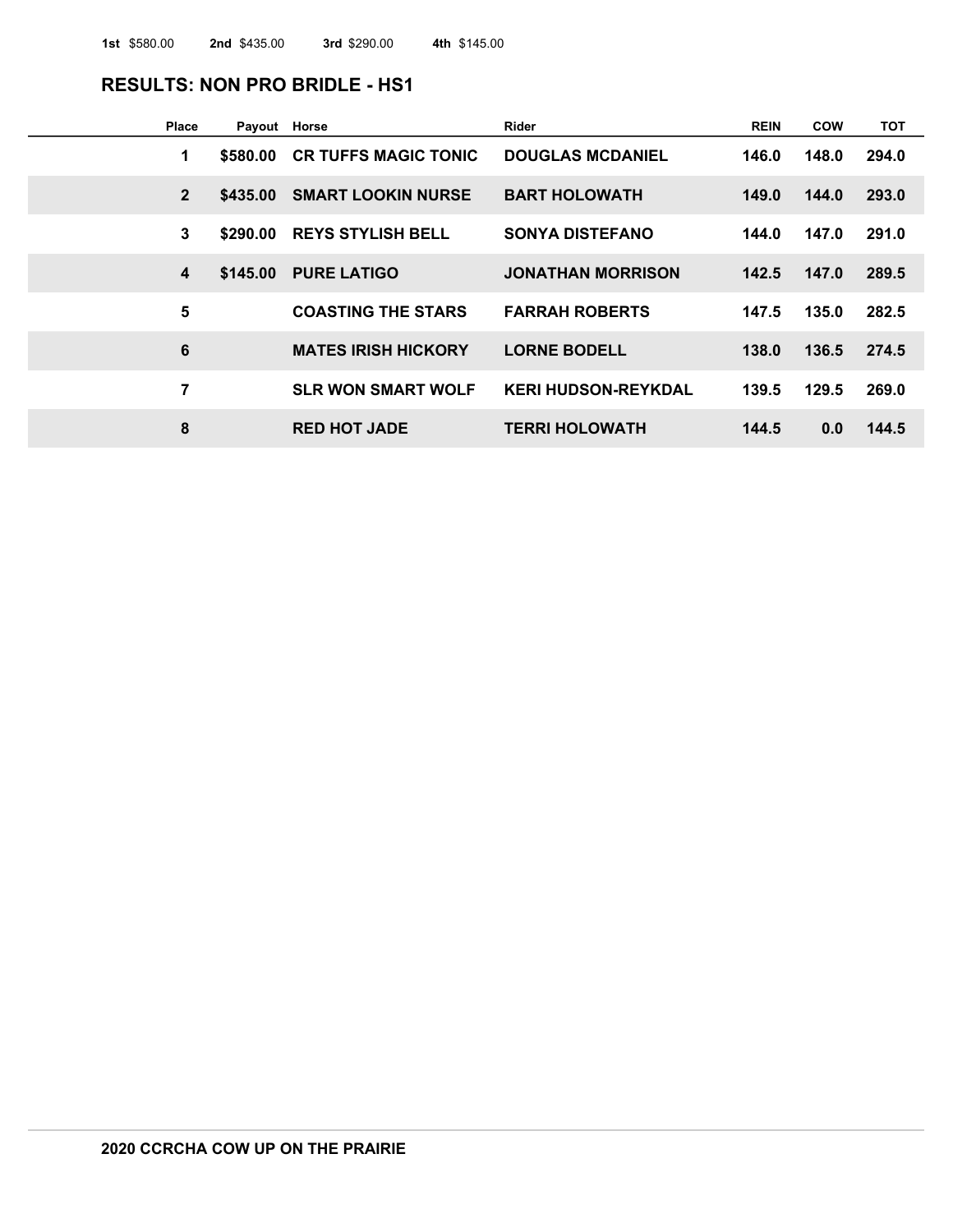# **RESULTS: NON PRO HACKAMORE - HS1**

| <b>Place</b> | Pavout | Horse                     | Rider                | <b>REIN</b> | <b>COW</b> | тот   |
|--------------|--------|---------------------------|----------------------|-------------|------------|-------|
|              |        | \$450.00 WANNA TALK MONEY | <b>CLAYTON HINES</b> | 138.5       | 144.0      | 282.5 |
|              |        | <b>CHARM N BLUE</b>       | <b>JARED SHERMAN</b> | 137.0       | 138.5      | 275.5 |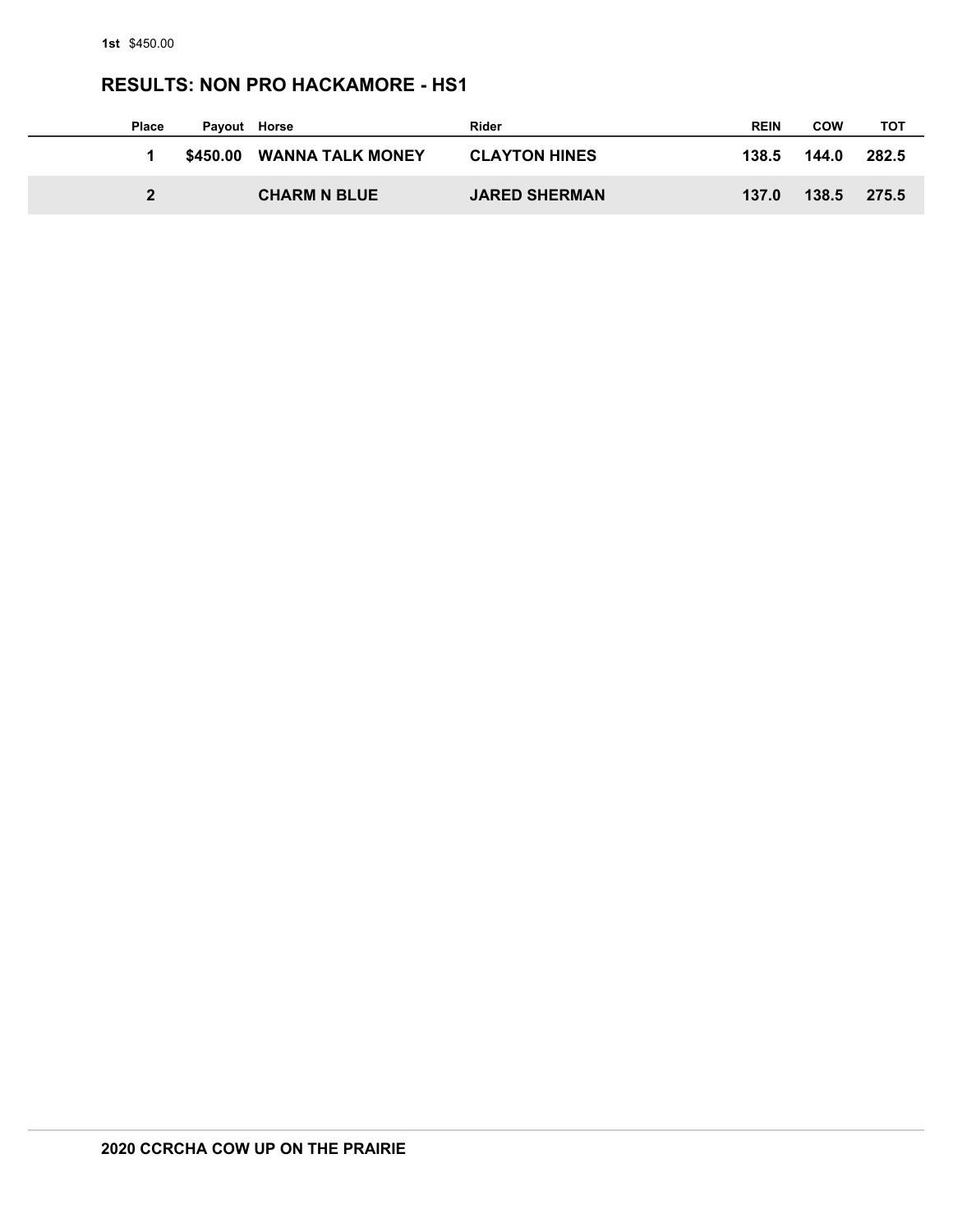### **RESULTS: NON PRO LIMITED - HS1**

| <b>Place</b>     | Payout Horse |                                        | <b>Rider</b>             | <b>REIN</b> | <b>COW</b>  | <b>TOT</b> |
|------------------|--------------|----------------------------------------|--------------------------|-------------|-------------|------------|
| 1                | \$640.00     | <b>WR HOTSHOT</b>                      | <b>KATIE WILSON</b>      | 149.0       | 145.0       | 294.0      |
| $\overline{2}$   |              | \$480.00 ONE STYLISH OAK               | <b>AMY BRATTEBO</b>      | 145.5       | 147.5       | 293.0      |
| 3                | \$320.00     | DEVIL IN THE DEEPBLU                   | <b>DEB SIMPSON</b>       | 142.5       | 141.0       | 283.5      |
| $\boldsymbol{4}$ | \$160,00     | <b>LIGHTNING HITS TWICE</b>            | <b>MEGAN RUSNACK</b>     |             | 142.5 140.0 | 282.5      |
| 5                |              | <b>CHOCOLATE WONT LENA COREY DAVIS</b> |                          | 138.5       | 141.5       | 280.0      |
| $6\phantom{1}6$  |              | UNOS BOOM BOOM CHEX JILL HARVIE        |                          |             | 141.5 137.0 | 278.5      |
| 7                |              | <b>CR TUFF TORNADO</b>                 | <b>HEATHER MCFARLANE</b> | 138.5       | 139.5       | 278.0      |
| 8                |              | <b>JUST ONE MOR TIME</b>               | <b>DEB SIMPSON</b>       | 138.0       | 137.5       | 275.5      |
| 9                |              | <b>WHIZNCHICNSTARLIGHT</b>             | <b>BRIANA GOUCHER</b>    | 123.5       | 135.0       | 258.5      |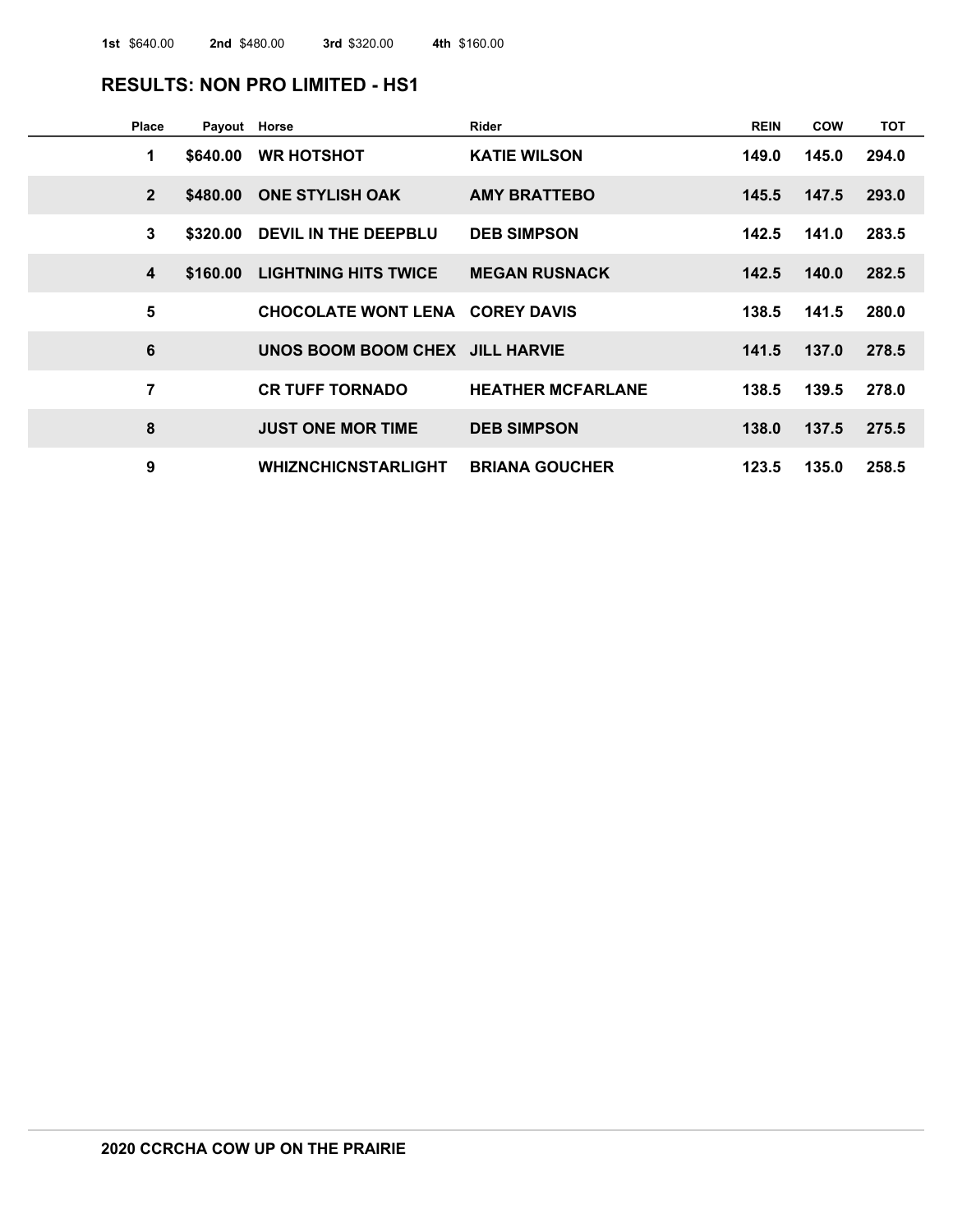# **RESULTS: NON PRO TWO REIN - HS1**

| <b>Place</b> | Payout Horse |                         | Rider                     | <b>REIN</b> | COW   | тот   |
|--------------|--------------|-------------------------|---------------------------|-------------|-------|-------|
|              |              | \$240.00 A MORE REY     | <b>SUZON SCHAAL</b>       | 144.5       | 146.0 | 290.5 |
|              |              | \$160.00 METALLIC DUALS | <b>NICOLE MYER</b>        | 142.5       | 139.5 | 282.0 |
|              |              | <b>TRU GOLD CASH</b>    | <b>RAE-LYNN ARMSTRONG</b> | 129.5       | 120.0 | 249.5 |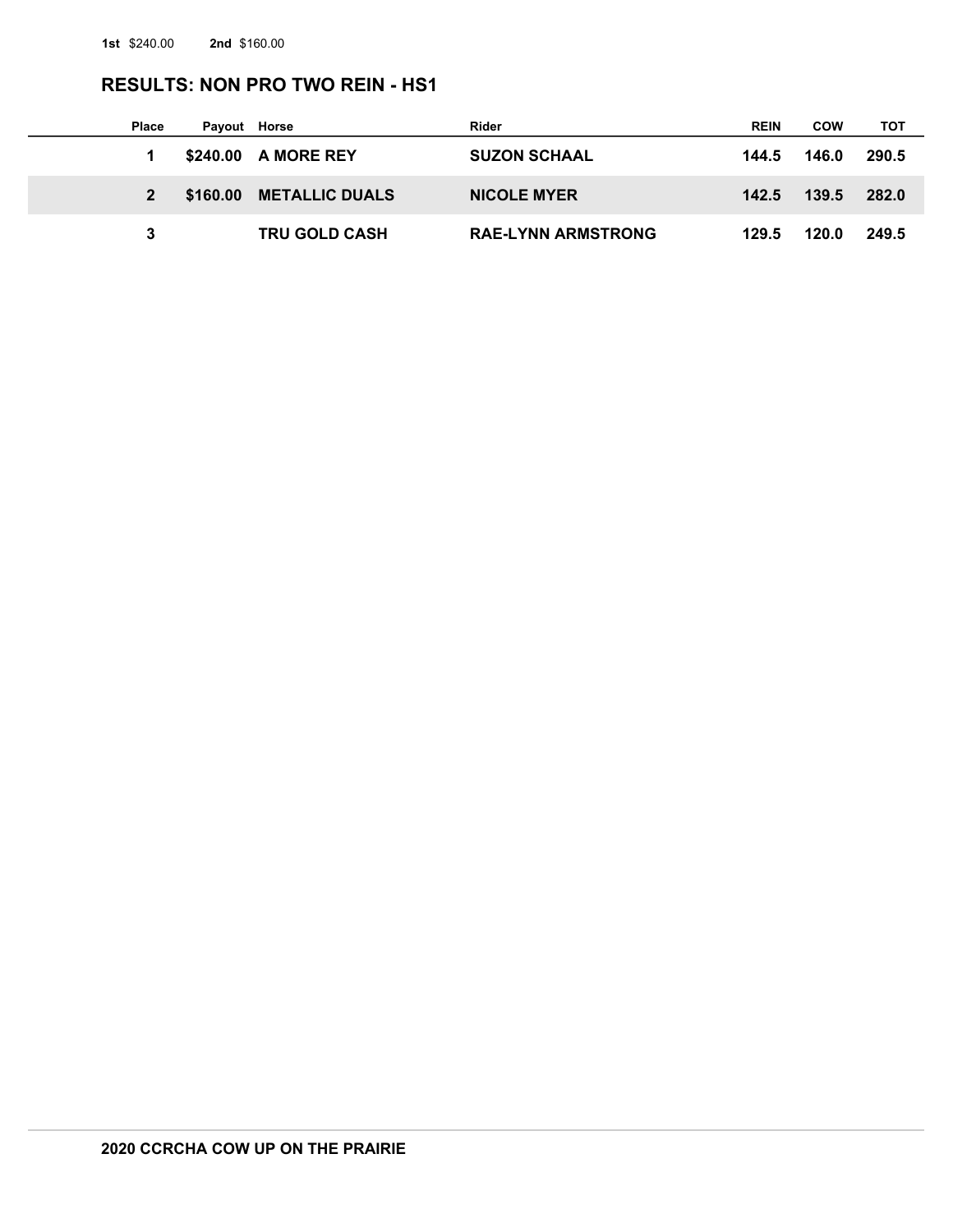#### **RESULTS: NOVICE NP BRIDLE - HS1**

| <b>Place</b>            | Payout Horse |                             | <b>Rider</b>               | <b>REIN</b> | <b>COW</b> | <b>TOT</b> |
|-------------------------|--------------|-----------------------------|----------------------------|-------------|------------|------------|
| 1                       | \$480.00     | <b>CR TUFFS MAGIC TONIC</b> | <b>DOUGLAS MCDANIEL</b>    | 146.0       | 148.0      | 294.0      |
| $\overline{2}$          | \$400.00     | <b>PURE LATIGO</b>          | <b>JONATHAN MORRISON</b>   | 142.5       | 147.0      | 289.5      |
| $\overline{3}$          | \$320.00     | <b>JOHNNY CASH FLO</b>      | <b>JO-ANN MILLER</b>       | 142.5       | 138.0      | 280.5      |
| $\overline{\mathbf{4}}$ | \$240.00     | <b>TNP CAT FACTOR</b>       | <b>NATHAN NEWMAN</b>       | 144.0       | 136.0      | 280.0      |
| 5                       | \$160.00     | <b>JACS LIL BARBIE LENA</b> | <b>SARA KALKE</b>          | 140.0       | 138.5      | 278.5      |
| 6                       |              | <b>IMA BOOTSCOOTIN LENA</b> | <b>KAYLEIGH ALBRECHT</b>   | 137.0       | 139.5      | 276.5      |
| $\overline{7}$          |              | <b>FLETCH UR MUSCLE</b>     | <b>FRED WEIN</b>           | 134.5       | 139.0      | 273.5      |
| 8                       |              | <b>TEXT HIM</b>             | <b>BRENDA EISBRENNER</b>   | 138.0       | 134.0      | 272.0      |
| 9                       |              | <b>CHICKEN TIME</b>         | <b>MADELYN GOSSELIN</b>    | 136.5       | 133.0      | 269.5      |
| 10                      |              | <b>WHIZ N BOOGIE</b>        | <b>ROBYN MORRISON</b>      | 137.0       | 130.5      | 267.5      |
| 11                      |              | <b>PICA BOMMERNIC</b>       | <b>CATHY SPENCER</b>       | 133.5       | 134.0      | 267.5      |
| 12                      |              | <b>HICKORY DICK CHEX</b>    | <b>MICHELLE WOOLDRIDGE</b> | 134.0       | 132.5      | 266.5      |
| 13                      |              | <b>ALL REDDY A PEPTO</b>    | <b>KIM LAFRENIERE</b>      | 134.5       | 130.5      | 265.0      |
| 14                      |              | <b>HEZA SMART SON</b>       | <b>NATALIE BENJAMIN</b>    | 136.0       | 127.0      | 263.0      |
| 15                      |              | <b>BUZZ N BOONLIGHT</b>     | <b>WENDY DWERNYCHUK</b>    | 142.0       | 120.0      | 262.0      |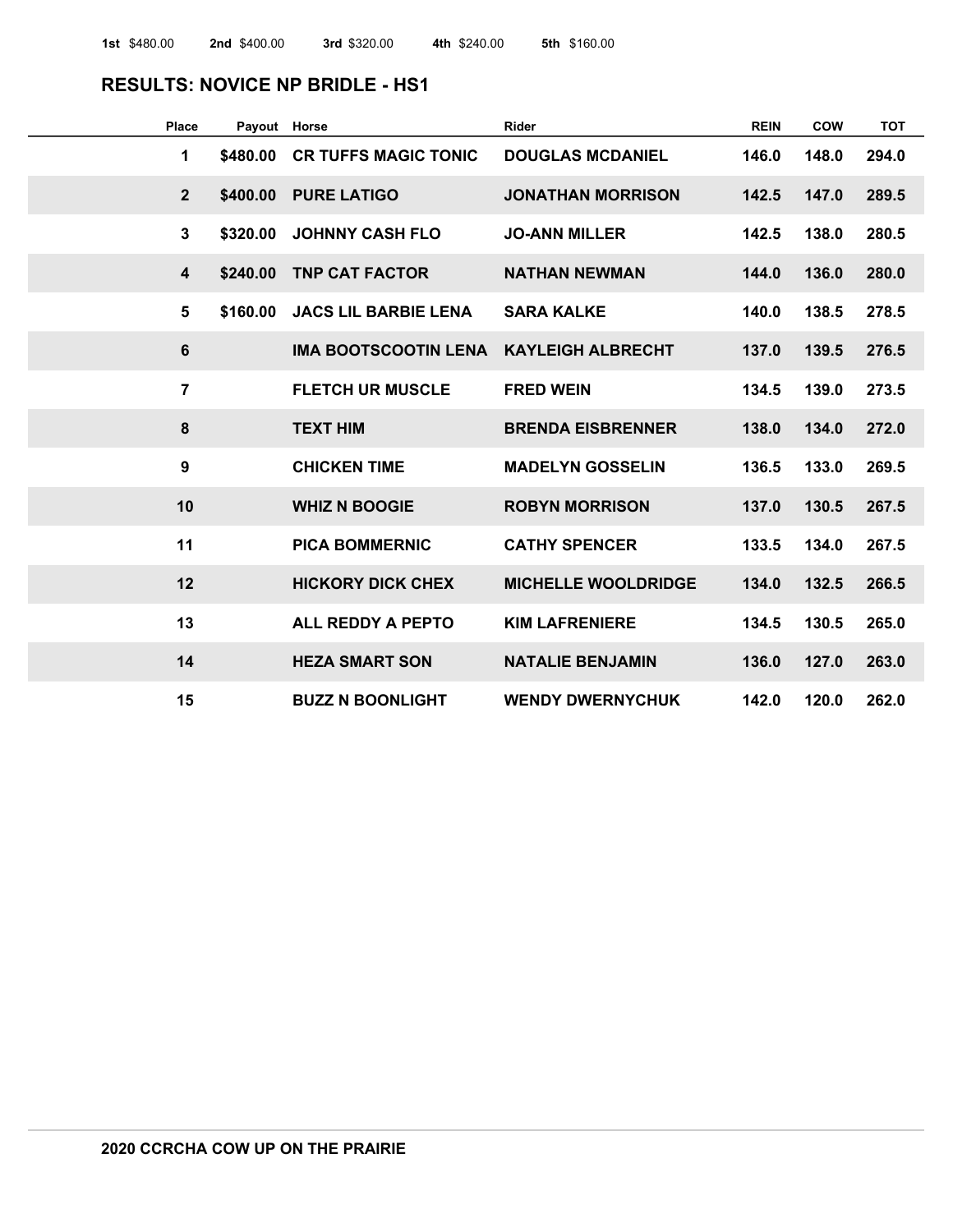### **RESULTS: OPEN BRIDLE - HS1**

| <b>Place</b> | Payout Horse |                          | Rider               | <b>REIN</b> | COW   | тот   |
|--------------|--------------|--------------------------|---------------------|-------------|-------|-------|
|              |              | \$420.00 LETS GO HIGHER  | <b>CLINT SWALES</b> | 147.0       | 150.0 | 297.0 |
|              |              | \$280.00 CATS PICASSO    | <b>JOHN SWALES</b>  | 146.5       | 142.0 | 288.5 |
| 3            |              | <b>GLOW A SMOOTH CAT</b> | <b>CLINT SWALES</b> | 141.0       | 132.0 | 273.0 |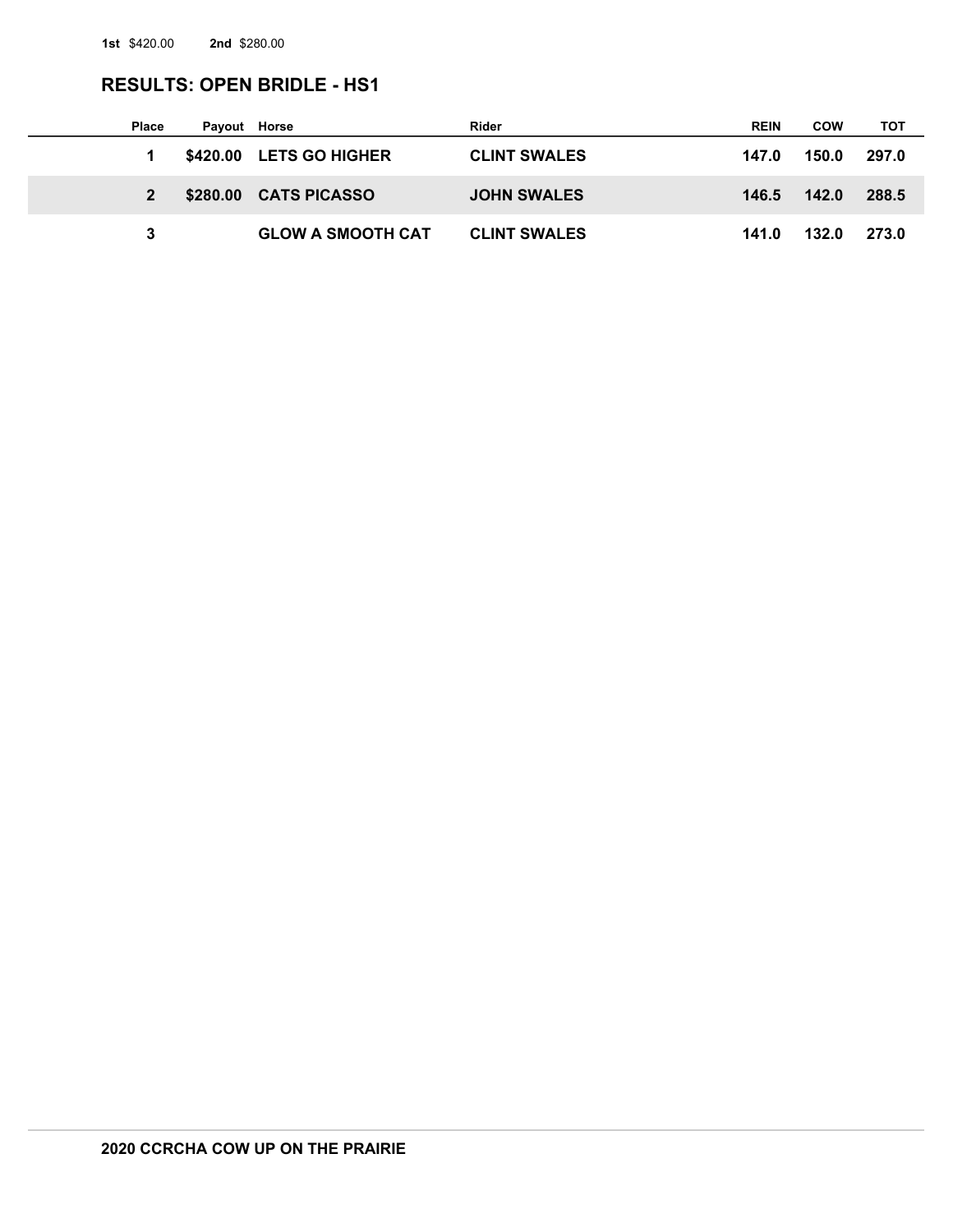#### **RESULTS: OPEN HACKAMORE - HS1**

| <b>Place</b>   | Payout Horse |                                  | Rider                  | <b>REIN</b> | <b>COW</b> | <b>TOT</b> |
|----------------|--------------|----------------------------------|------------------------|-------------|------------|------------|
| 1              | \$520.00     | SUGARHOWYOUGETSOFL CAYLEY WILSON |                        | 144.0       | 144.5      | 288.5      |
| $\overline{2}$ | \$390.00     | <b>DELUXE STRLIT NIGHT</b>       | <b>DALE CLEARWATER</b> | 144.5       | 144.0      | 288.5      |
| 3              | \$260.00     | TIME FOR A PEPTOMINT             | <b>DALE CLEARWATER</b> | 142.0       | 144.5      | 286.5      |
| 4              | \$130.00     | <b>HAY SWEET FREYA</b>           | <b>DALE CLEARWATER</b> | 142.0       | 139.5      | 281.5      |
| $5\phantom{1}$ |              | <b>ONE TIME UP NORTH</b>         | <b>CHET MARTIN</b>     | 144.0       | 130.0      | 274.0      |
| 6              |              | <b>SHESA SMART SPARK</b>         | <b>CLAYTON AGAR</b>    | 135.0       | 126.5      | 261.5      |
| 7              |              | <b>BET SHES A ROYAL CAT</b>      | <b>CHET MARTIN</b>     | 143.0       | 0.0        | 143.0      |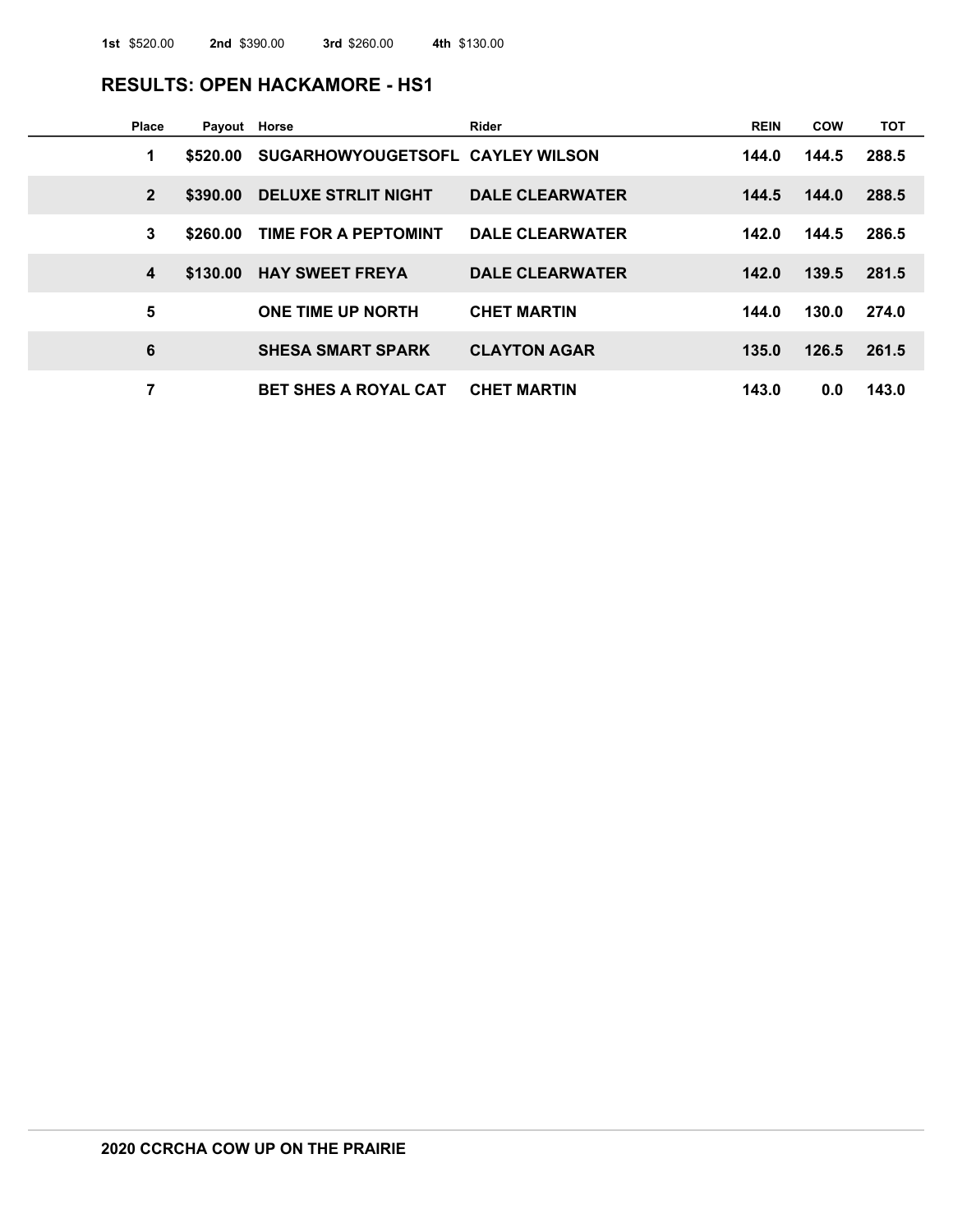# **RESULTS: OPEN TWO REIN - HS1**

| Place | Payout Horse |                       | <b>Rider</b>         | <b>REIN</b> | COW   | тот   |
|-------|--------------|-----------------------|----------------------|-------------|-------|-------|
|       | \$300.00     | <b>LHR REY C TIME</b> | <b>CAYLEY WILSON</b> | 145.0       | 145.0 | 290.0 |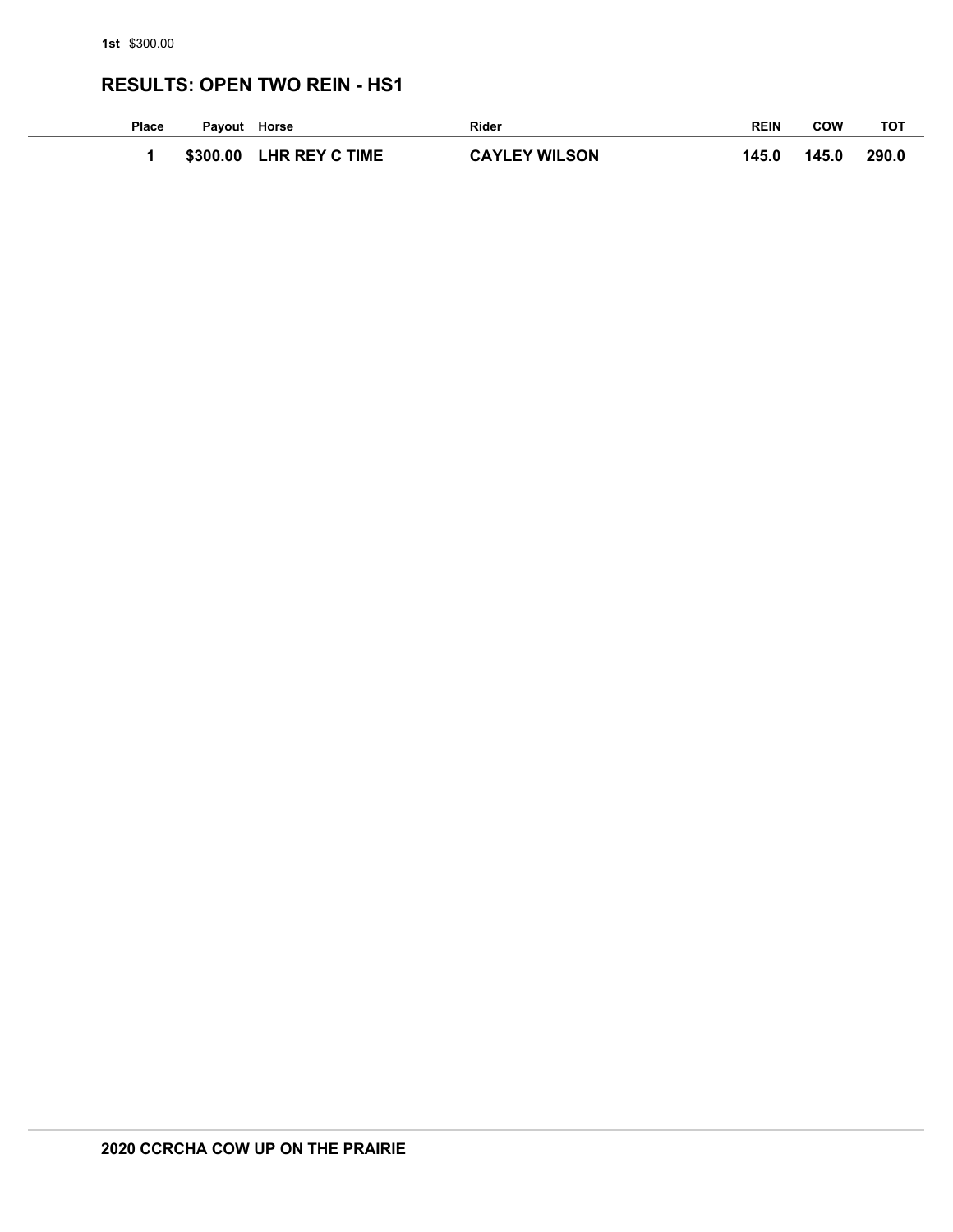# **RESULTS: RANCH HAND BOX - HS1**

| <b>Place</b>   | Payout | Horse                    | <b>Rider</b>          | <b>REIN</b> | <b>COW</b> | <b>TOT</b> |
|----------------|--------|--------------------------|-----------------------|-------------|------------|------------|
| 1              | \$0.00 | <b>DELWOODS SUMMER</b>   | <b>ALICIA BOOT</b>    | 139.0       | 140.0      | 279.0      |
| $\mathbf{2}$   | \$0.00 | <b>SILVER MEGA BUCKS</b> | <b>LESLEY BADURA</b>  | 137.5       | 132.5      | 270.0      |
| $\mathbf{3}$   | \$0.00 | <b>MM CURLY ABEL</b>     | <b>JAIME LUTZ</b>     | 136.0       | 133.0      | 269.0      |
| 4              | \$0.00 | <b>VUDOO</b>             | <b>GORD ROBINSON</b>  | 140.5       | 127.0      | 267.5      |
| 5              |        | A SHORTYS LITTLE PEP     | <b>TINLEY HARVIE</b>  | 120.0       | 136.5      | 256.5      |
| 6              |        | <b>TUF LIL HOLLYWOOD</b> | <b>BRAD DOVELL</b>    | 124.5       | 131.0      | 255.5      |
| $\overline{7}$ |        | <b>CACTUS</b>            | <b>ALLY CYR</b>       | 0.0         | 132.5      | 132.5      |
| 8              |        | <b>ONCE UPON A TIME</b>  | <b>KYZA TAYLOR</b>    | 0.0         | 120.5      | 120.5      |
| 9              |        | <b>CHROME</b>            | <b>DAKOTA BURNETT</b> | 0.0         | 0.0        | 0.0        |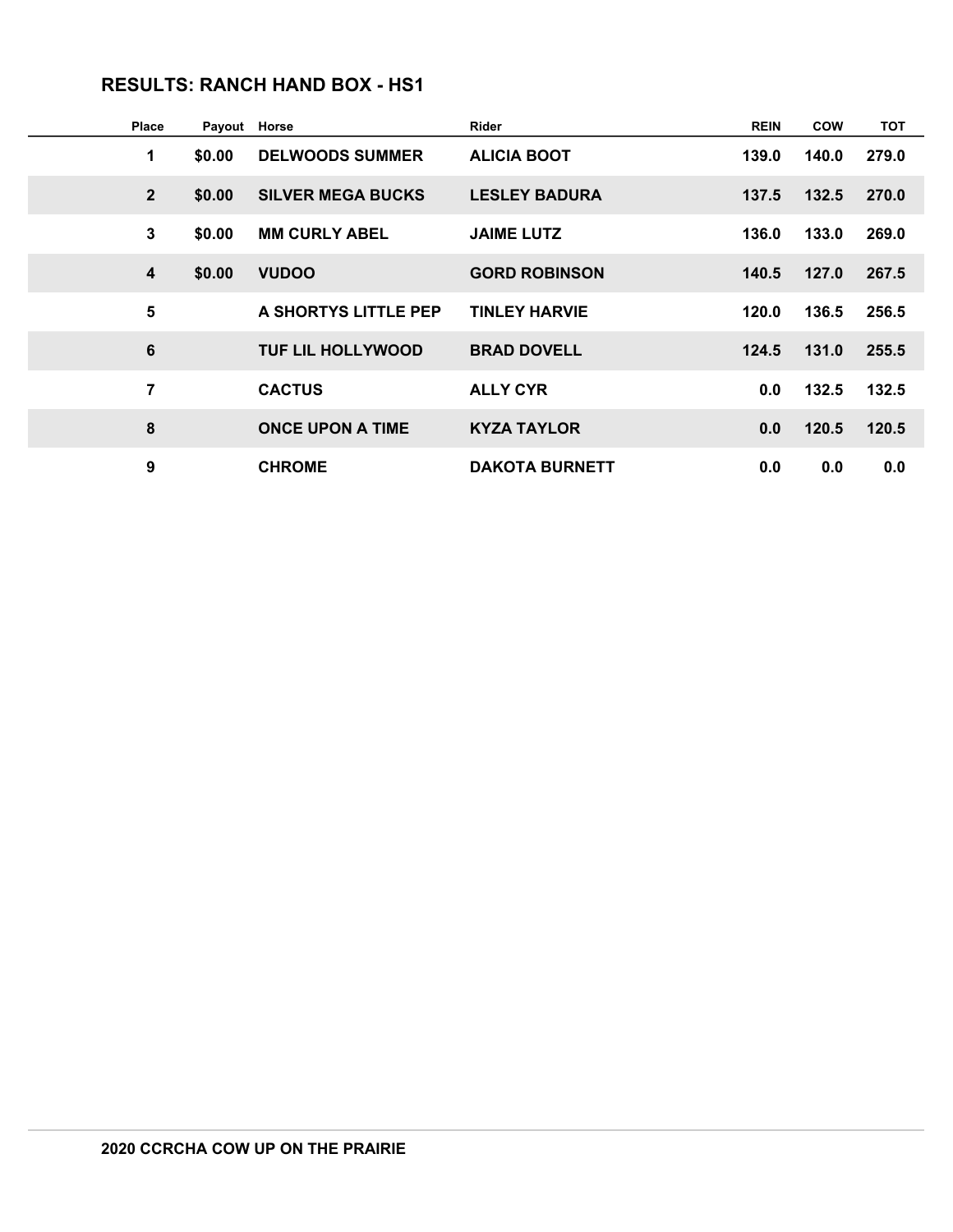# **RESULTS: YOUTH FENCE - HS1**

| Place        | Payout Horse |                         | <b>Rider</b>           | <b>REIN</b> | <b>COW</b> | тот   |
|--------------|--------------|-------------------------|------------------------|-------------|------------|-------|
|              | \$240.00     | <b>CD SHINER</b>        | <b>TYREE SWALES</b>    | 139.5       | 146.5      | 286.0 |
| $\mathbf{2}$ | \$160.00     | <b>CHEX FX</b>          | <b>KAYCEE SCOBEY</b>   | 141.5       | 132.0      | 273.5 |
| 3            |              | YOR DRY NOON            | <b>RYAN GREY</b>       | 132.5       | 131.0      | 263.5 |
| 4            |              | <b>YOR NOON CHICLET</b> | <b>SARA LAFRENIERE</b> | 135.0       | 124.0      | 259.0 |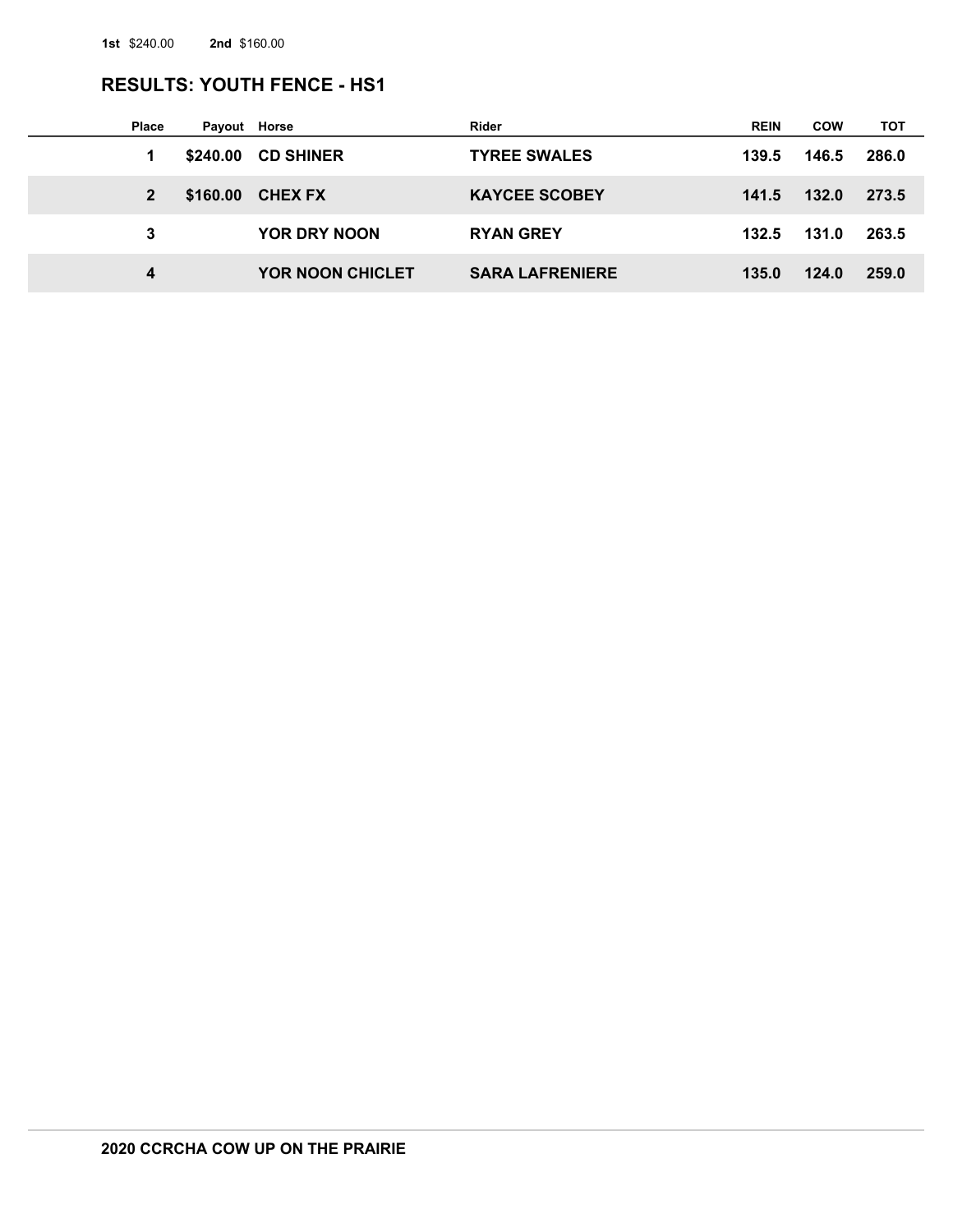# **RESULTS: YOUTH LIMITED - HS1**

| <b>Place</b> | Payout Horse |                             | Rider                  | <b>REIN</b> | <b>COW</b> | тот   |
|--------------|--------------|-----------------------------|------------------------|-------------|------------|-------|
| 1            |              | \$195.00 COASTING THE STARS | <b>WAYLON MCARTHUR</b> | 143.5       | 148.0      | 291.5 |
| $2^{\circ}$  |              | \$130.00 CHICKEN TIME       | <b>ISABEL GOSSELIN</b> | 140.5       | 138.0      | 278.5 |
|              |              | <b>GALLO DEL NORTE</b>      | <b>AMANDA SINNETT</b>  | 0.0         | 133.5      | 133.5 |